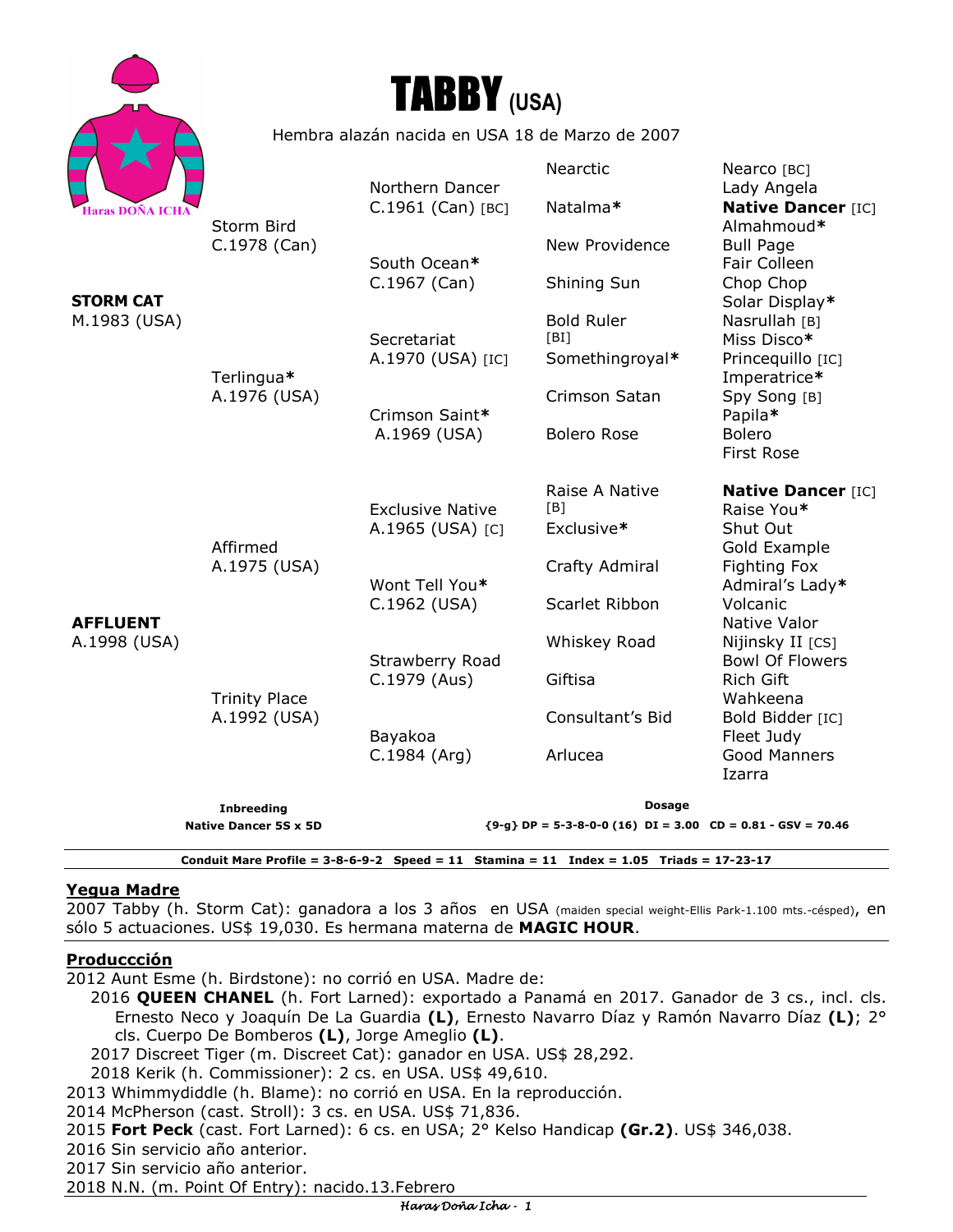2019 Tanta Soledad (h. Exaggerator): 3 figs. a los 2 años en 5 actuaciones. 2020 N.N. (h. Exaggerator): nacida 05.Noviembre (colorado) 2021 N.N. (m. Exaggerator): nacido 07.Noviembre (colorado) 2022 Sn servicio año anterior.

# **LINEA PATERNA**

**STORM CAT** (**1983**). Ganador de 4 cs., incl. Young America Stakes **(Gr.1)**; 2° Breeder's Cup Juvenile **(Gr.1)**, World Appeal Stakes. US\$ 570.610. **Leading Sire en USA, 1999-2000**. Murió, 2013.

Es padre de **GIANT'S CAUSEWAY** (*Caballo del Año en Europa, 2000*. Esat Digifone Irish Champion S**-Gr.1**, Prix de la Salamandre**-Gr.1**, Juddomonte International S**-Gr.1**, Coral Eclipse S **-Gr.1**. US\$ 3.077.950. **Padrillo**), **CATRAIL** (*Campeón 3 Años y Mayor en Inglate***rra**. **Padrillo**)**, TABASCO CAT** (Belmont S**-Gr.1**, Preakness S**-Gr.1**. US\$ 2.347.671. **Padrillo**)**, CAT THIEF** (Breeder's Cup Classic**-Gr.1**, Swaps S**-Gr.1**. US\$ 3.951.012), **MISTLE CAT** (*Campeóm Mayor en Italia*. Premio Vttorio di Capua**-Gr.1**), **MUNAAJI** (*Campeón 3 Años en Alemania*), **SILKEN CAT** (*Campeona 2 Años en Canadá*), **STORM FLAG FLYING** (*Campeona 2 Años en USA*. Long John Silver's Breeders' Cup Juvenile Fillies**-Gr.1**, Frizette S**-Gr.1**, etc. US\$ 988.580), **BLACK MINNALOUSHE** (*Campeón 3 Años en Irland***a**. Entenmanns Irish Two Thousand Guineas**-Gr.1**, St. James's Palace S**-Gr.1**, etc. US\$ 490.945), **MISTLE CAT** (*Campeona Mayor en Italia*. Premio Vittorio di Capua**-Gr.1**, Prix du Palais-Royal**-Gr.3**, etc.), **DENEBOLA** (*Campeona 2 Años en Francia*. Prix Marcel Boussac Criterium des Pouliches-Royal Barriere Deauville**-Gr.1**, etc. US\$ 237.155), **SILKEN CAT** (*Campeona 2 Años en Canadá*. Mazarine S **-Gr.1**, etc. US\$ 237.155), **SHARP CAT** (Acorn S**-Gr.1**, Beldame S**-Gr.1**. US\$ 2.032.575), **MOUNTAIN CAT** (US\$ 1.478.901. **Padrillo**), **HIGH YIELD** (Toyota Blue Grass S**-Gr.1**, Hopeful S**-Gr.1**. US\$ 1.170.196), **VISION AND VERSE, SARDULA, CATINCA, DESERT STORMER, PLEASANT TEMPER, CARESS, ALJABR, RACING FEVER, FORESTRY, HENNESSY, CAT APPEAL, COUNTRY CAT, FINDER'S FEE, NOVEMBER SNOW, SENATE APOINTEE, TOMORROWS CAT, ALDIZA, STORMIN FEVER, TACTICAL CAT, FOREST WILDCAT, ADCAT, HARLAN, SIR CAT, EXPLOIT, CATIENUS, TALE OF THE CAT, MAGICALMYSTERYCAT, RED CAT**, **Tumblebrutus**, etc.

### **LINEA MATERNA**

### **1ª madre**

1998 **AFFLUENT** (h. Affirmed): ganadora de 8 cs., incl. Queen Elizabeth II Invitational Challenger Cup Stakes **(Gr.1)**, La Brea Stakes **(Gr.1)**, Hollywood Oaks **(Gr.2)**, John C. Mabee/Ramona Handicap **(Gr.1)**, Santa Monica Handicap **(Gr.1)**, El Encino Stakes **(Gr.2)**; 2ª Del Mar Oaks **(Gr.1)**, Apple Blossom Handicap **(Gr.1)**, Vanity Handicap **(Gr.1)**, Milady Breeders' Cup Handicap **(Gr.1)**, Santa Ynez Stakes **(Gr.2)**; 3ª Santa Anita Oaks **(Gr.1)**, Las Virgenes Stakes **(Gr.1)**, Princess Stakes **(Gr.2)**, A Gleam Invitational Handicap **(Gr.2)**; 4ª Apple Blossom Stakes **(Gr.1)**, Fantasy Stakes **(Gr.2)**, La Canada Stakes **(Gr.2)**, US\$ 1.497.651. Madre de:

2006 Great Legacy (m. Storm Cat): 2 cs. US\$ 18.052. **Padrillo**.

2007 Tabby (h. Storm Cat): **ver arriba**.

2008 Hypothetical (cast. Distorted Humor): 7 cs. US\$ 126,478.

2009 **MAGIC HOUR** (h. Awesome Again): 4 cs. en USA, incl. Wayward Lass Stakes, Mari Hulman George Stakes; 2ª Gardenia Stakes **(Gr.3)**, Iowa Distaff Stakes. US\$ 203,676. En la reproducción.

2011 Innate Grace (h. Pulpit): 2 cs. a los 3 años en 9 actuaciones en USA. US\$ 46,469.

2013 Mundy Road (h. Lonhro): ganadora en USA. US\$ 54,184.

2014 **MCCormick** (m. Hard Spun): 2 cs. a los 3 años en USA; 2° Iowa Derby **(Gr.3)**. US\$ 144,918.

### **2ª madre**

92 Trinity Place (h. Strawberry Road): no corrió en USA. Madre de:

98 **AFFLUENT** (h. Affirmed): **ver arriba**.

99 Sunset Place (m. Gilded Time): 4 cs. en USA. US\$ 225,420.

01 Patriot's Pass (m. Quiet American): 2 cs. en USA. US\$ 88,340. **Padrillo** en USA.

07 Bazine (cast. Malibu Moon): ganador en USA. US\$ 34,418.

### **3ª madre**

84 **BAYAKOA** (h. Consultant's Bid): en Argentina ganadora del Gran Premio Palermo **(Gr.1)**; 2ª cls. Polla de Potrancas **(Gr.1)**, Gran Premio San Isidro **(Gr.1)**, únicas actuaciones. *Yegua del Año en USA 1989-1990*. *Ingresada al Salón de la Fama en USA, 1998*. Ganadora de 18 cs. en USA, incl Breeder's Cup Distaff **(Gr.1)**, 2 veces, Vanity Handicap **(Gr.1)**, Milady Handicap **(Gr.1)**, 2 veces,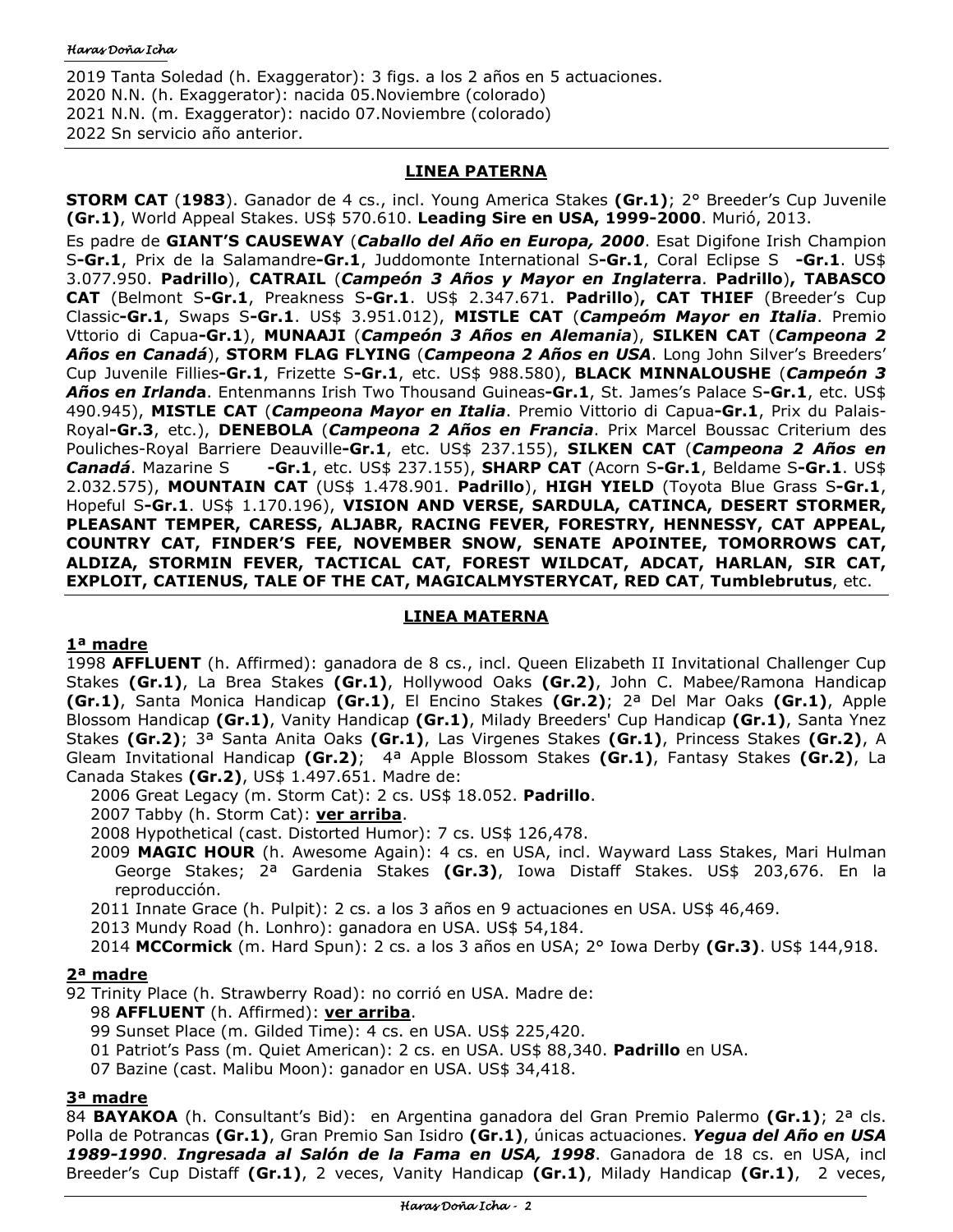#### Haras Doña Icha

Apple Blossom Handicap **(Gr.1)**, Santa Margarita Invitational Handicap **(Gr.1)**, 2 veces, Spinster Stakes **(Gr.1)**, 2 veces, Ruffian Handicap **(Gr.1)**, Santa María Handicap **(Gr.1)**, Hawthorne Handicap **(Gr.2)**, 2 veces, Chula Vista Handicap **(Gr.2)**, June Darling Stakes; 2ª Santa Margarita Invitational Handicap **(Gr.1)**, Santa Maria Handicap **(Gr.2)**, Apple Blossom Handicap **(Gr.2)**, San Diego Handicap **(Gr.3)**. US\$ 2.861.701. Murió, 1997, Madre de:

- 92 Trinity Place (h. Strawberry Road): **ver arriba**.
- 97 Arlucea (h. Broad Brush): ganadora en 7 actuaciones. US\$ 28.040. Madre de:
	- 04 **Izarra** (h. Distorted Humor): ganadora; 2ª Oak Leaf S **(Gr.1)**; 3ª Del Mar Debutante S **(Gr.1)**. US\$ 114.800. Madre de ganadores en USA.
	- 06 **Moonport** (cast. Cape Canaveral): 6 cs.; 2º Cliff Guilliams Handicap. US\$ 155.236.
	- 08 **FORT LARNED** (m. E Dubai): 10 cs., incl. Breeders' Cup Classic **(Gr.1)**, Whitney International Handicap **(Gr.1)**, Stephen Foster Handicap **(Gr.1)**, Skip Away Stakes **(Gr.3)**, Prairie Meadows Cornhusker Handicap **(Gr.3)**, Challenger Stakes, Homecoming Classic Stakes; 2º Alysheba Stakes **(Gr.2)**; 3º Jockey Club Gold Cup Invitational Stakes **(Gr.1)**; 4º Breeders' Cup Classic **(Gr.1)**. US\$ 4,4471.322. **Padrillo**.
	- 13 **WALKABOUT** (h. Stroll): 4 cs. en USA, incl. Matron Stakes **(Gr.3)**; 2ª Groupie Doll Stakes **(Gr.3)**; 3ª Falls City Handicap **(Gr.2)**. US\$ 242,563.

# **4ª madre**

74 **ARLUCEA** (h. Good Manners): ganadora de 3 cs. en Palermo y La Plata incl. cl. Caballerizas Argentinas. Exportada a USA, 1989. Madre de:

84 **BAYAKOA** (h. Consultant's Bid): **ver arriba**.

# **5ª madre**

- 64 Izarra (h. Right Of Way): no corrió. Madre de:
	- 74 **ARLUCEA** (h. Good Manners): **ver arriba**.
		- 71 Michichola (h. Aristophanes): no corrió. Madre de:
			- 80 **ASALDUA** (h. Our Talisman): 6 cs., incl. cls. Gregorio Amunátegui J. **(Gr.2)**, Dorama **(Gr.3)**, Carlos Aguiar **(Gr.3)**, Cotejo de Potrancas **(Gr.3)**, Carlos Cousiño G., Jorge Baraona P., Joseph Hamwee B.; 2ª cl. Rep. Oriental Uruguay; 3ª cls. Arturo Lyon Peña **(Gr.2)**, Songe Bleu, Digeder. Exp. a USA. No corrió. Madre de:
				- 91 Rolling T Paradise (h. Personal Flag): 3 cs. US\$ 35.670. Madre de:
					- 98 **Kamakou** (m. Aloha Prospector): ganador en 5 actuaciones; 3º Count Turf Stakes **(L)**. US\$ 25.760.
			- 87 Arkara (h. Saint Sever): importada de Argentina en 1989. Ganadora y 4 figs. en 11 actuaciones en Chile. Madre de:
				- 92 **ARKAROKO** (m. Iroko): 10 cs., incl. cls. Círculo de Dueños de Caballos F.S. y Confederación de la Producción y el Comercio; 2° cl. Cámara de Comercio Chile-Portugal; y 3° cl. Oakland.
				- 93 **AVAL** (m. Iroko): 7 cs., incl. cls. Asociación de Periodistas Hípicos (VSC), Círculo de Dueños de Caballos; 2° cls. Automóvil Club de Chile, Alex Varela Caballero y Gastón Hamel de Souza; 3° cls. Diario Las Ultimas Noticias y Armada de Chile; 4° cls. Feria Criadores (VSC), Ilustre Municipalidad de Valparaíso.
				- 94 Andaluciana (h. Statement): ganadora en su debut a los 2 años en 2 actuaciones. Fatalizada.
				- 95 Arkarokito (m. Iroko): 7 cs.
				- 96 **Arkón** (m. Matón): ganador a los 2 años; 4° cl. Augusto Breque Espinoza **(Gr.3)** en 8 actuaciones. Ganador de 2 cs. en USA. US\$ 61.790.
				- 97 Abaden (m. Iroko): 23 cs.
				- 99 Aromática (h. Columbus Day): 2 cs. Murió, 2010.
				- 01 **Robert The Bruce** (m. Malek): 2 cs.; 3º cl. Selección de Potrillos **(Gr.3)**.
				- 02 Amante Latino (m. Auguri): 15 cs. Herradura de Plata VSC.
				- 03 Amuletos (m. Columbus Day): 7 cs.
				- 04 **ASAKA**(m. Sadlers Congress): 3 cs. a los 2, 3 y 4 años, incl. cl. Círculo de Dueños de F.S. de Carrera A.G., Especial Escuela Naval Arturo Prat Chacón; 3ª cl. Edmundo Dacal Pérez; 4ª cl. Alberto Solari Magnasco. Madre de:
					- 12 **Golden Rock** (cast. Red Rocks): 7 cs.; 2° cls. Prólogo, Ilustre Municipalidad De Estación Central, Archi.
					- 13 **Chico Rabioso** (m. Breathless Storm): 5 cs.; 3° cl. Rotary Club De Santiago.
					- 14 Gran Oly (m. Breathless Storm): ganador a los 3 años.